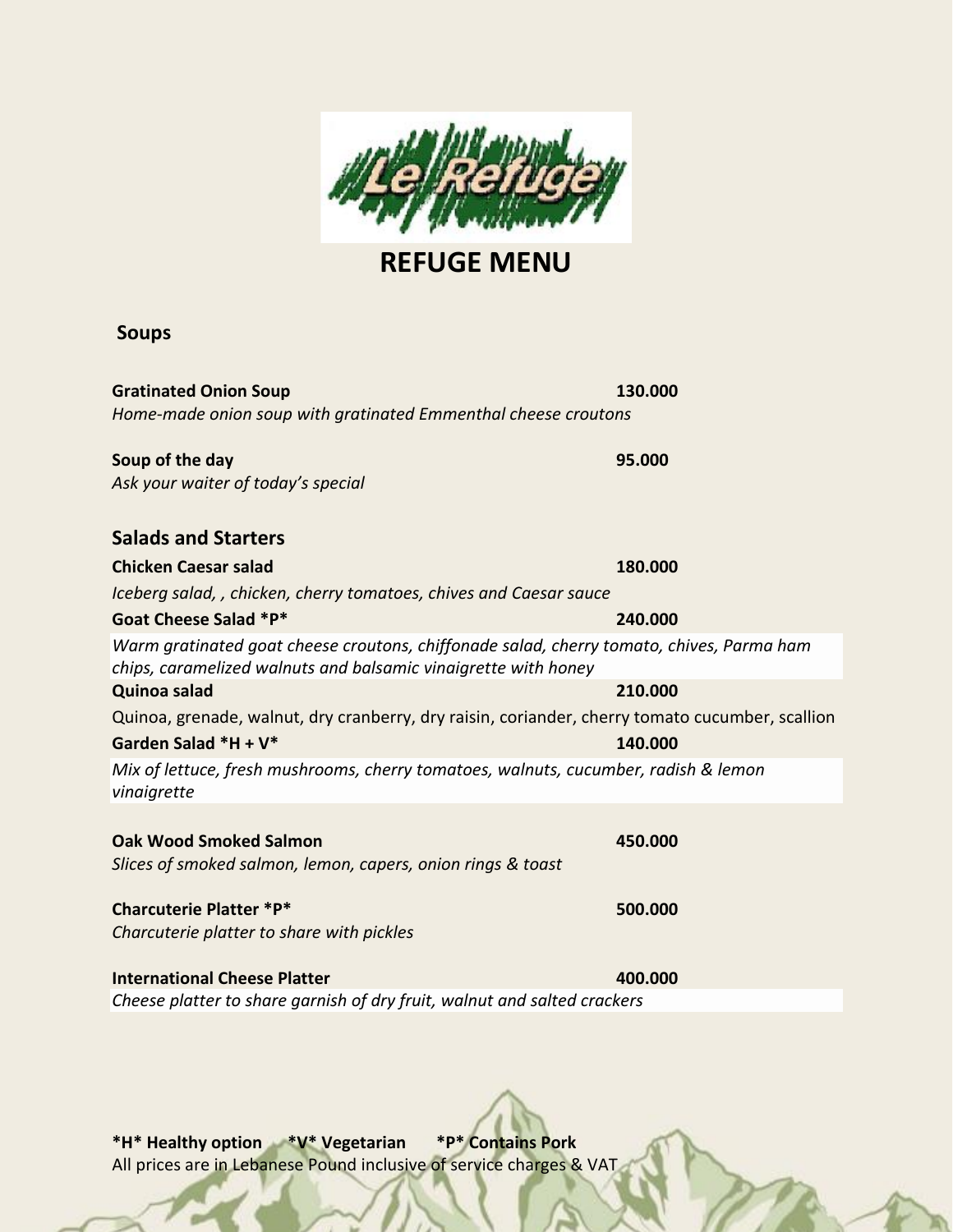### **Pizzas and Pastas**

*All our pizzas are wood-fired*

| Pizza Margherita *V*                                                   | 155.000 |
|------------------------------------------------------------------------|---------|
| Tomato sauce, Mozzarella & oregano                                     |         |
| Pizza Regina *P*                                                       | 190.000 |
| Tomato sauce, Mozzarella, ham, fresh mushrooms, black olives & oregano |         |
| Pizza pepperoni *P*                                                    | 210,000 |
| Tomato sauce, mozzarella, Italian spicy pork sausage & oregano         |         |
| Vegetarian                                                             | 165.000 |
| Tomato sauce, mozzarella, eggplant, zucchini, mushroom, onion          |         |
| Penne all' Arrabbiata *V*                                              | 150.000 |
| Penne, spicy home-made tomato sauce & parsley                          |         |
| Spaghetti Bolognaise                                                   | 215.000 |
| Spaghetti, tomato sauce, aromatic minced meat & Parmesan               |         |
| Tagliatelle Alfredo e Pollo                                            | 250.000 |
| Tagliatelle, Alfredo sauce, chicken, mushrooms & Parmesan              |         |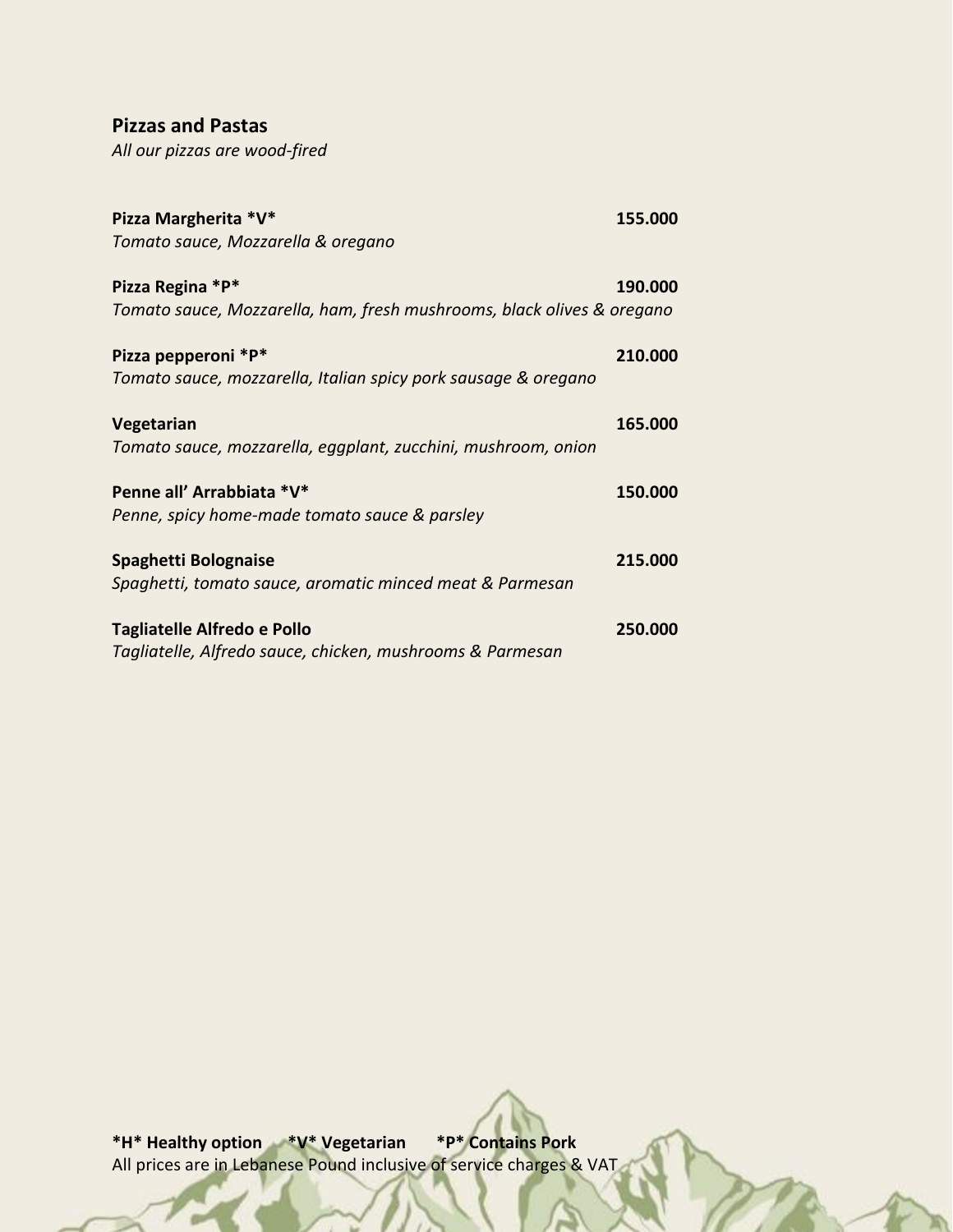### **Main-courses**

| <b>Roasted Fresh Atlantic Salmon Filet</b>                                                      | 495.000 |
|-------------------------------------------------------------------------------------------------|---------|
| Vegetables fricassee, candied cherry tomatoes and Teriyaki sauce                                |         |
|                                                                                                 |         |
| <b>Australian Black Angus Beef Filet (220 grams)</b>                                            | 795.000 |
| Mashed potatoes, sautéed vegetables with Madagascar pepper sauce or mountain mushrooms<br>sauce |         |
|                                                                                                 |         |
| <b>Steak - Frites</b>                                                                           | 395.000 |
| Grilled filet mignon steak served with French fries and traditional sauce                       |         |
|                                                                                                 |         |
| Fondue Savoyarde *for 2 persons* *P*                                                            | 950.000 |
| A pot of melted Swiss cheeses with white wine served with                                       |         |
| Assorted cold cuts, mixed green salad, baked potato, bread & pickles                            |         |
| Fondue Bourguignonne *for 2 persons*                                                            | 850.000 |
| A pot of hot oil for frying, beef tenderloin cubes, served with                                 |         |
| Assorted dips, salad & French fries                                                             |         |
|                                                                                                 |         |
| Pierrade or Raclette *for 2 persons*                                                            | 850.000 |
| Slices of beef tenderloin, chicken, mushrooms, onions, fries or                                 |         |
| Raclette cheese with assorted green salad & boiled potatoes                                     |         |
| Served with cold cuts platter *P*                                                               |         |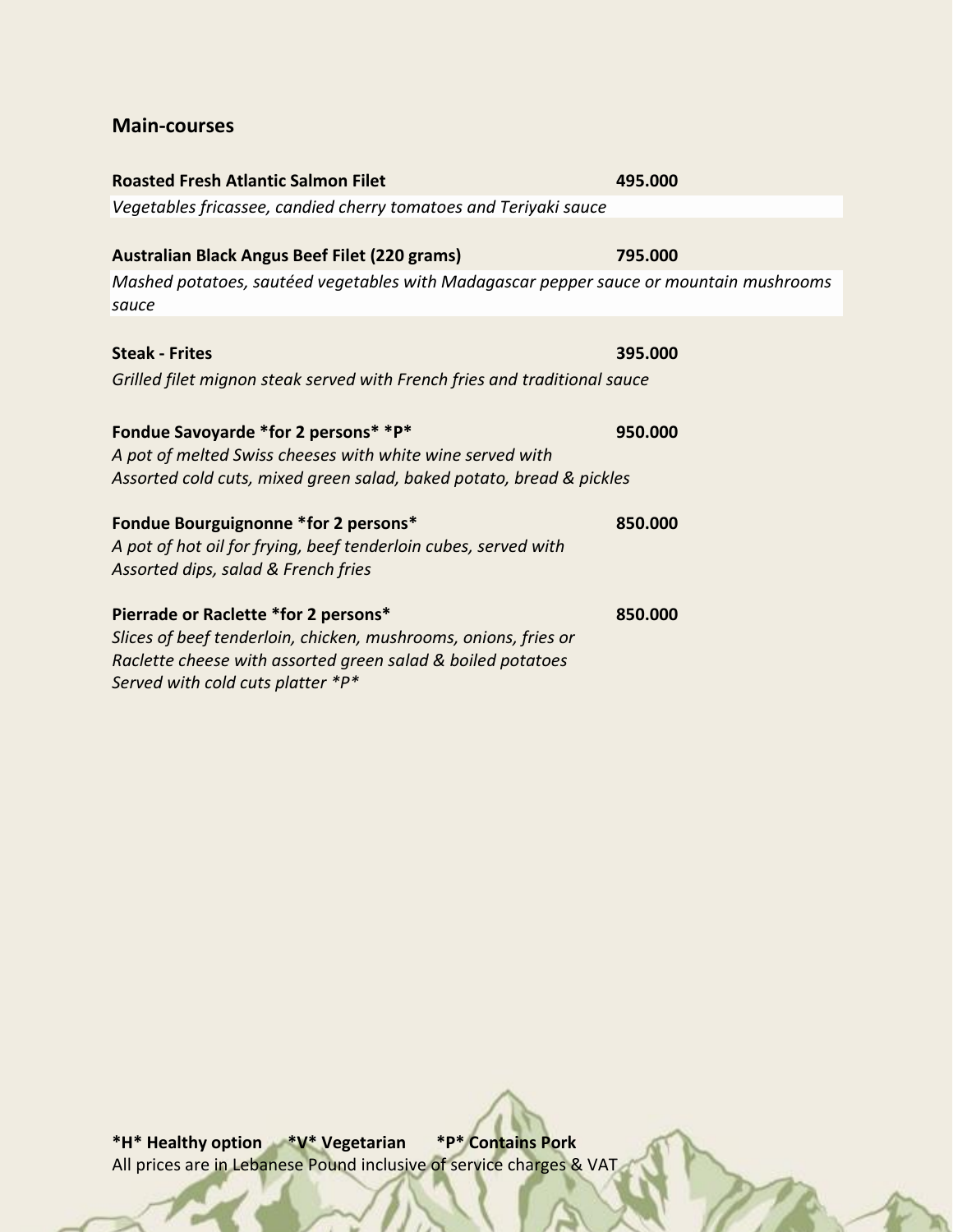## **Traditional Lebanese**

## **Cold Mezzeh**

| Tabboulleh    | 85.000 |
|---------------|--------|
| <b>Hommos</b> | 70.000 |
| Moutabal      | 70.000 |
| Labneh        | 65.000 |
| Fattouch      | 90.000 |
| Jibneh Balade | 65.000 |

### **Hot Mezzeh**

| Hommos Awarma                    | 98.000  |
|----------------------------------|---------|
| Batata Harra                     | 70.000  |
| Mouajanaat                       | 110.000 |
| Mini Falafel avec ses condiments | 95.000  |

# **Grills**

| <b>Mechaweh</b>                                    | 350.000 |
|----------------------------------------------------|---------|
| Kafta, Sish Taouk & Kebab served with French fries |         |

| Farrouj Msahab                                          | 295.000 |
|---------------------------------------------------------|---------|
| Grilled marinated baby chicken served with French fries |         |

| Plat de Jour                              |         |
|-------------------------------------------|---------|
| Mouloukhiye 3a djej                       | 210.000 |
| Chicken Mouloukieh served with white rice |         |

**Kebbeh Bel Saniyeh 275.000** *Baked stuffed Kebbeh served with yoghurt & cucumber*